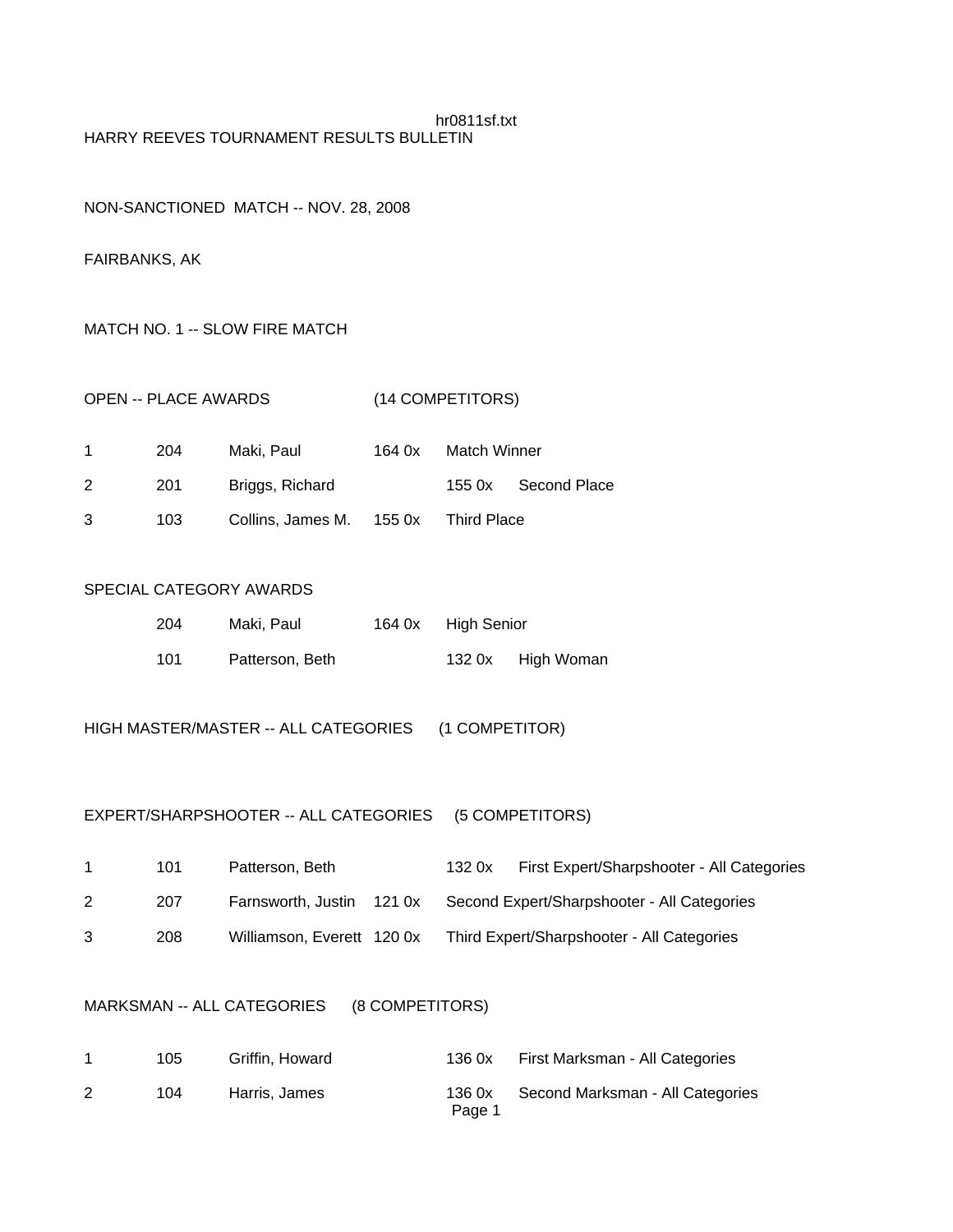### hr0811sf.txt

| 3 | 107 | Turner, John      |       | 1320x  | Third Marksman - All Categories |
|---|-----|-------------------|-------|--------|---------------------------------|
| 4 | 108 | Miller, David     |       | 130 0x |                                 |
| 5 | 203 | McConahy, Mike    |       | 119 0x |                                 |
| 6 | 205 | Worthington, Bill | 97 0x |        |                                 |
|   | 102 | Patterson, Alvin  | 91 0x |        |                                 |
| 8 | 202 | McConahy, Carol   |       | 41 Ox  |                                 |

## HARRY REEVES TOURNAMENT RESULTS BULLETIN

### NON-SANCTIONED MATCH -- NOV. 28, 2008

FAIRBANKS, AK

### MATCH NO. 2 -- TIMED FIRE MATCH

### OPEN -- PLACE AWARDS (14 COMPETITORS)

| $\mathbf 1$ | 208  | Williamson, Everett 167 3x Match Winner |  |                     |
|-------------|------|-----------------------------------------|--|---------------------|
| 2           | -201 | Briggs, Richard                         |  | 165 1x Second Place |
| 3           | 103  | Collins, James M. 165 0x Third Place    |  |                     |

#### SPECIAL CATEGORY AWARDS

| 108  | Miller, David   | 137 1x | High Senior |
|------|-----------------|--------|-------------|
| -101 | Patterson, Beth | 148 0x | High Woman  |

HIGH MASTER/MASTER -- ALL CATEGORIES (1 COMPETITOR)

EXPERT/SHARPSHOOTER -- ALL CATEGORIES (5 COMPETITORS)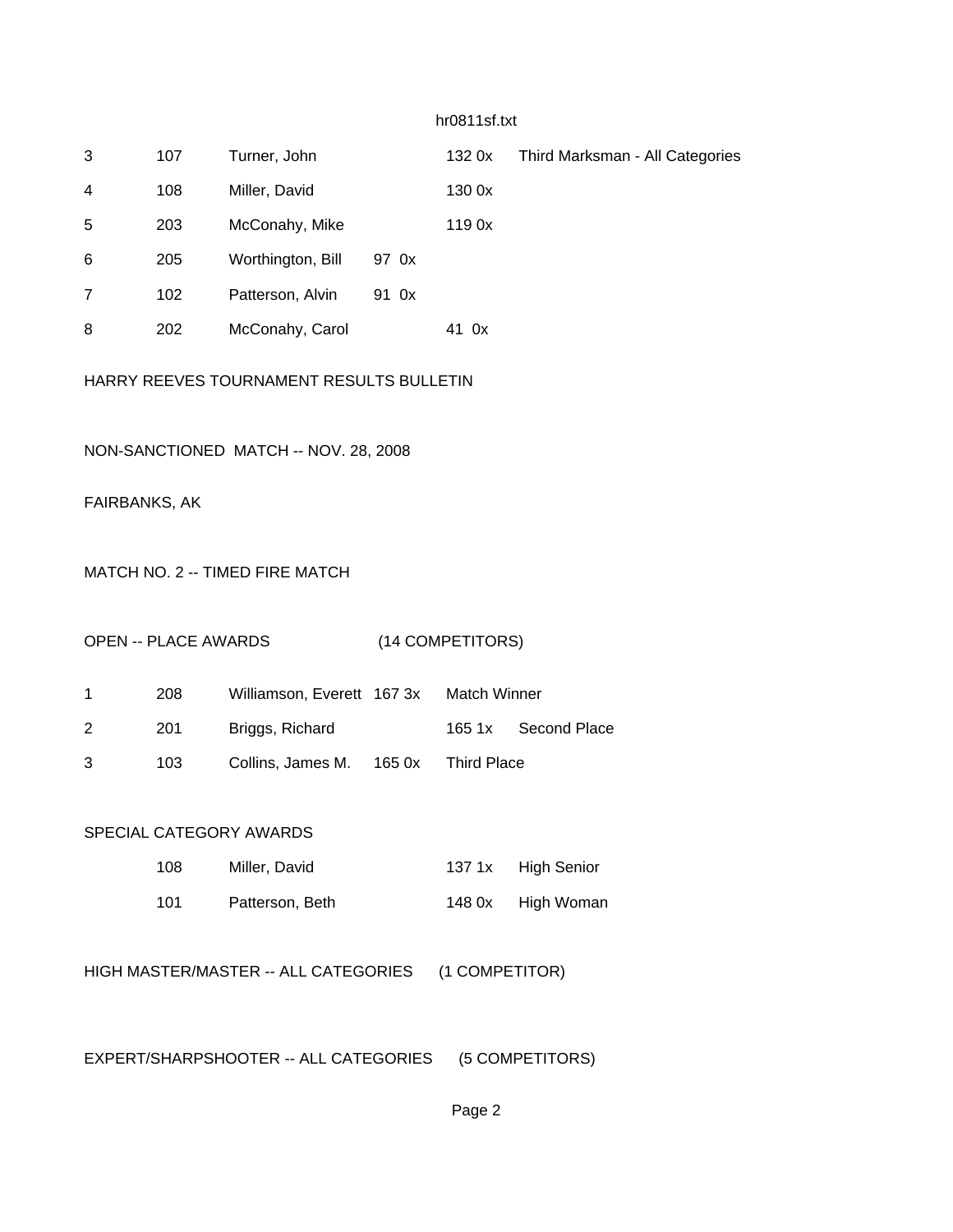|   |     |                    |        | hr0811sf.txt |                                             |
|---|-----|--------------------|--------|--------------|---------------------------------------------|
|   | 101 | Patterson, Beth    |        | 148 0x       | First Expert/Sharpshooter - All Categories  |
| 2 | 207 | Farnsworth, Justin | 147 2x |              | Second Expert/Sharpshooter - All Categories |
|   | 204 | Maki, Paul         | 1260x  |              | Third Expert/Sharpshooter - All Categories  |

MARKSMAN -- ALL CATEGORIES (8 COMPETITORS)

| 1 | 105 | Griffin, Howard   |       | 152 0x | First Marksman - All Categories  |
|---|-----|-------------------|-------|--------|----------------------------------|
| 2 | 104 | Harris, James     |       | 148 2x | Second Marksman - All Categories |
| 3 | 108 | Miller, David     |       | 137 1x | Third Marksman - All Categories  |
| 4 | 107 | Turner, John      |       | 133 2x |                                  |
| 5 | 203 | McConahy, Mike    |       | 127 0x |                                  |
| 6 | 202 | McConahy, Carol   |       | 113 2x |                                  |
| 7 | 102 | Patterson, Alvin  | 1060x |        |                                  |
| 8 | 205 | Worthington, Bill | 74 0x |        |                                  |

# HARRY REEVES TOURNAMENT RESULTS BULLETIN

# NON-SANCTIONED MATCH -- NOV. 28, 2008

FAIRBANKS, AK

MATCH NO. 3 -- RAPID FIRE MATCH

# OPEN -- PLACE AWARDS (14 COMPETITORS)

|   | 207 | Farnsworth, Justin 170 0x Match Winner |        |                    |
|---|-----|----------------------------------------|--------|--------------------|
|   | 201 | Briggs, Richard                        | 164 2x | Second Place       |
| ર | 101 | Patterson, Beth                        | 161 0x | <b>Third Place</b> |

#### SPECIAL CATEGORY AWARDS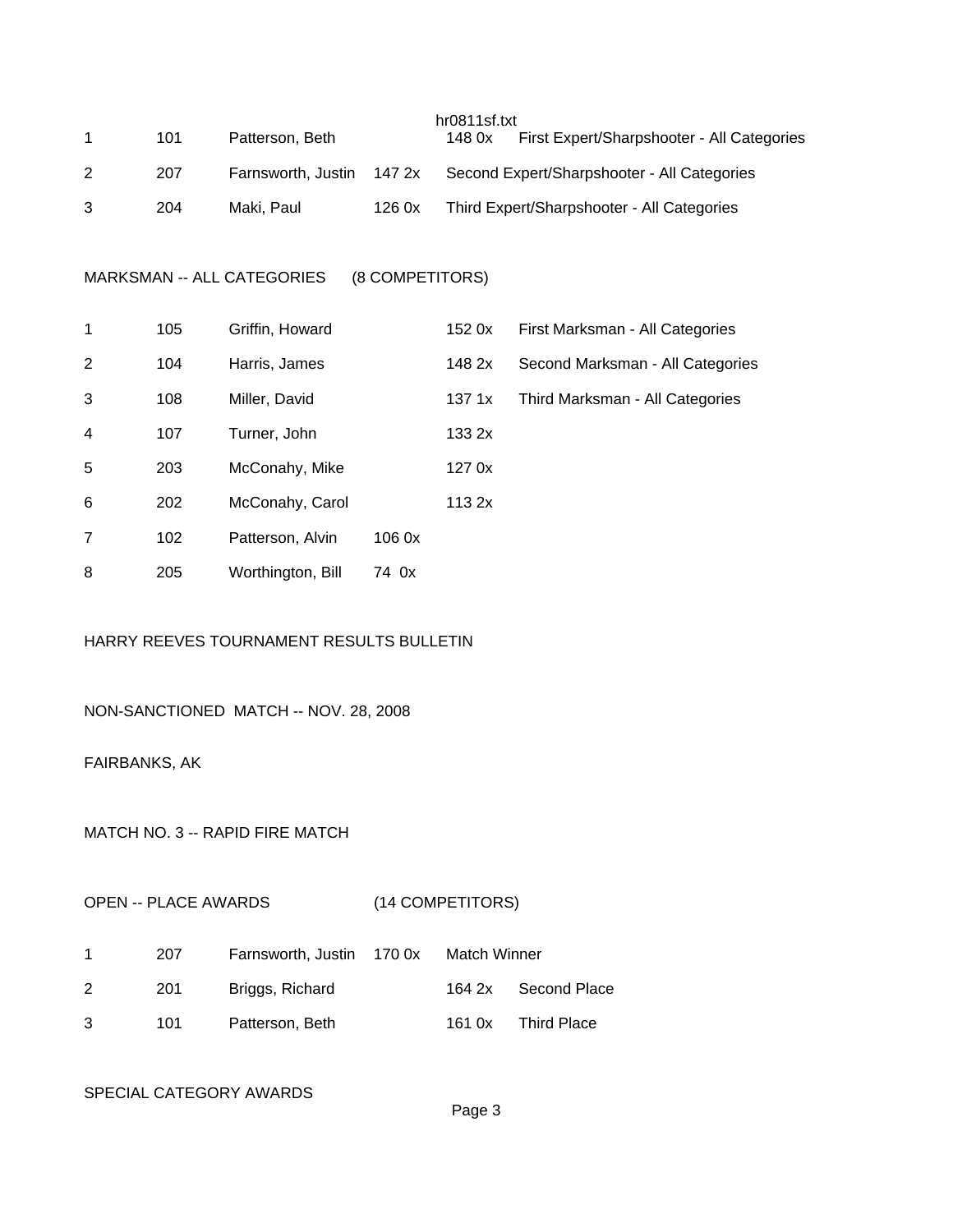#### hr0811sf.txt

| 108 | Miller, David   | 142 1x High Senior |
|-----|-----------------|--------------------|
| 101 | Patterson, Beth | 161 0x High Woman  |

HIGH MASTER/MASTER -- ALL CATEGORIES (1 COMPETITOR)

### EXPERT/SHARPSHOOTER -- ALL CATEGORIES (5 COMPETITORS)

|   | 103. | Collins, James M.         | 154 1x | First Expert/Sharpshooter - All Categories  |
|---|------|---------------------------|--------|---------------------------------------------|
| 2 | 208  | Williamson, Everett 1321x |        | Second Expert/Sharpshooter - All Categories |
| 3 | 204  | Maki. Paul                | 122.2x | Third Expert/Sharpshooter - All Categories  |

## MARKSMAN -- ALL CATEGORIES (8 COMPETITORS)

| $\mathbf 1$    | 108 | Miller, David     |       | 142 1x | First Marksman - All Categories  |
|----------------|-----|-------------------|-------|--------|----------------------------------|
| 2              | 105 | Griffin, Howard   |       | 1301x  | Second Marksman - All Categories |
| 3              | 104 | Harris, James     |       | 1222x  | Third Marksman - All Categories  |
| $\overline{4}$ | 107 | Turner, John      |       | 1220x  |                                  |
| 5              | 203 | McConahy, Mike    |       | 1101x  |                                  |
| 6              | 102 | Patterson, Alvin  | 57 0x |        |                                  |
| 7              | 205 | Worthington, Bill | 27 0x |        |                                  |
| 8              | 202 | McConahy, Carol   |       | 13 Ox  |                                  |

# HARRY REEVES TOURNAMENT RESULTS BULLETIN

NON-SANCTIONED MATCH -- NOV. 28, 2008

FAIRBANKS, AK

## MATCH NO. 4 -- TOTAL MATCH